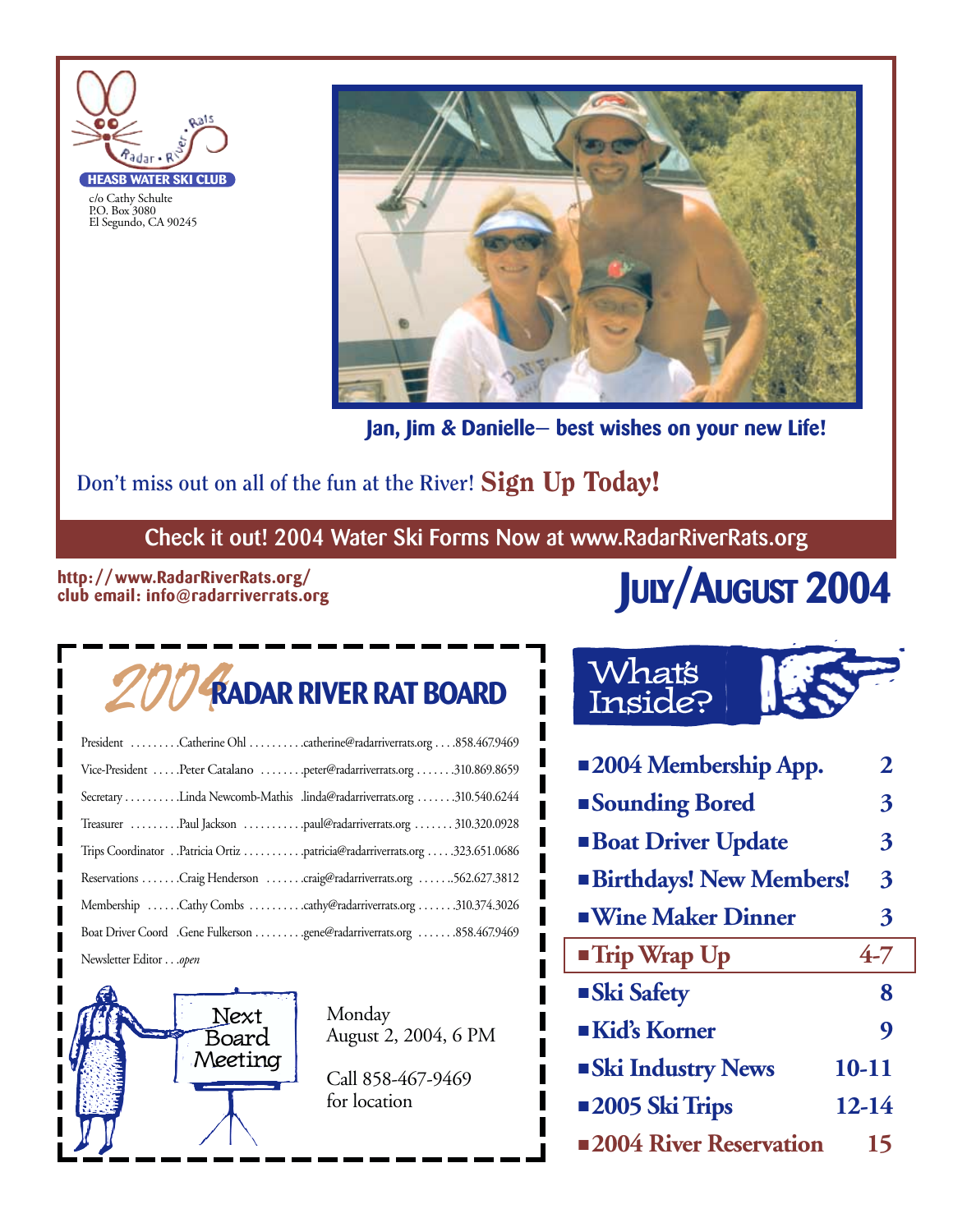## **2004 HEASB Water Ski Club Membership Application Please, ONE application form per membership type (Individual or Family)**

| Name(s):                                                                                                |  |  |  |  |                 |
|---------------------------------------------------------------------------------------------------------|--|--|--|--|-----------------|
|                                                                                                         |  |  |  |  | Business Ph: () |
|                                                                                                         |  |  |  |  |                 |
|                                                                                                         |  |  |  |  |                 |
|                                                                                                         |  |  |  |  |                 |
| ** Note — Email will be the tool used for most of our communication with members. Please print clearly. |  |  |  |  |                 |
|                                                                                                         |  |  |  |  |                 |

The membership year is from April 1 through March 31.

Please check (ONE only) the type of membership that applies to you:

\_\_\_\_\$30.00 **Single Membership**

*\_\_\_\_ Deduct \$10 from your Single Membership if you supply a valid email address for electronic newsletters*

\_\_\_\_\$70.00 **Family Membership** (three or more skiers at same address and includes skiing kids under 18)

*\_\_\_\_ Deduct \$20 from your Family Membership if you supply a valid email address for electronic newsletters*

**There is no membership fee for a non-skiing child under the age of 12. However, ALL skiers must be members, regardless of age.**

## **Submit application with your check payable to HEASB WATER SKI CLUB by mail to: Cathy Combs, P.O. Box 3080, El Segundo, CA 90245**

This form must be sent to Cathy. DO NOT send this application with your trip reservation or both will be returned, which will affect your trip reservation.

| We are always looking for volunteers. I may be interested in helping run the club: Yes _ |  |
|------------------------------------------------------------------------------------------|--|
| I would like to volunteer / suggest / comment:                                           |  |

WAIVER: I hereby, for myself, my heirs, executors and administrators waive and release any and all rights and claims I may have against HEASB Water Ski Club, Radar River Rats, Raytheon Employee Association (EA) or its representatives, agents, or board members of any and all injuries. The Raytheon Employee Association (EA) is a non-profit organization that has no association with Hughes Aircraft Company, Raytheon Systems Co., or Boeing.

| $\sim$<br>in<br>znatur<br>$\mathbf{u}$ | Date |
|----------------------------------------|------|
| $\sim$<br>10000<br>_ oigiiature        | Date |

Revised 04/04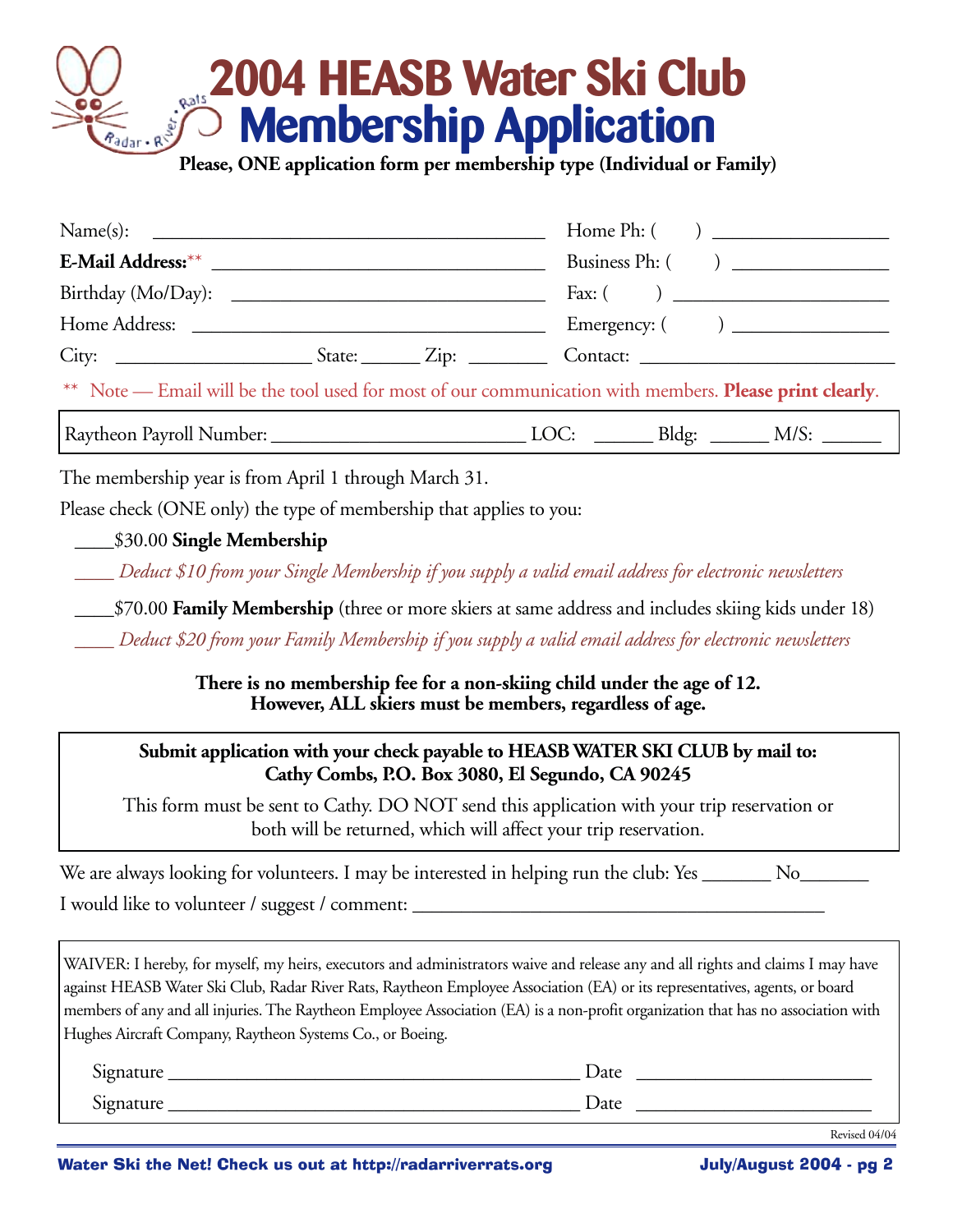

*by Catherine Ohl*

## **Water Skiing—**

It's hard to believe that we have almost reached the half way mark of the summer. It has been a great season so far.

There are still openings for the remainder of the summer. The deadline for the next trip is fast approaching. Don't be left out, **Sign Up Today**!

### **2005 Winter Trips—**

The Rats are teaming with Pacific Rim Alliance, LA Council (LAC) and Far West Ski Association (FWSA) this winter. Three ski trips will be offered by Pac Rim and they usually sell out fast. See pages 12-13 for more information.

| <b>Snowmass</b> | Jan 29 - Feb 5, 2005 (FWSA Ski Week)  |           |
|-----------------|---------------------------------------|-----------|
| Steamboat       | February 5-12, 2005 (LAC Ski Week)    |           |
|                 | <b>Bormio, Italy</b> March 5-13, 2005 | (Pac Rim) |

atherine

## **WINE MAKER DINNER**

## **Saturday, September 18, 2004, 5 PM**

10818 Viacha Dr, San Diego, CA

YES, please sign me up for the Wine Maker Dinner! Sorry I won't be able to attend the Wine Maker Dinner. Here's my Tax Deductible contribution (any amount) for the Jimmie Heuga Center for MS.

\$60

## **For Information,**

- Call Gene or Catherine at 858-467-9469

## **Send Check (payable to Jimmie Heuga Center)**

**-** Gene Fulkerson at 10818 Viacha Dr., San Diego, CA 92124-3421

## **Thanks for your support in the flight against MS!**

100% of proceeds to benefit Jimmie Heuga Center for MS! *(note: Since this is for charity, there will be no refunds.)*

# **Boat Driver DAT**

*by Gene Fulkerson*

So far this summer has been great at the river. Our boat drivers have been doing a fabulous job seeing that everyone gets their fill of runs behind the boats. We are so sad to be losing our spare boat and good friends **Jim & Jan Hess.** Jim has taken a job in Redding and so they are in the process of moving. They will be missed.

The club has a new, one size fits all, wake board. We are in the process of fixing some of the double skis. Everything else seems to be in great shape.

So I am wondering what some of you are waiting for? Come on out, the water is fine. ■

## **HAPPY BIRTHD**

**July** Randy Walker 7/4 Maria Degnore 7/16 Julie Mayer 7/23 Janice Hess 6 7/29

| <b>August</b>         |      |
|-----------------------|------|
| Peter Catalano        | 8/8  |
| Scott Griffin         | 8/8  |
| Mike King             | 8/8  |
| <b>Thomas Newcomb</b> | 8/12 |
| David Chang           | 8/16 |
| Josh Kweller          | 8/24 |
|                       |      |

## **NEW AND RENEWING NEW AND RENEWING MEMBERS MEMBERS**

Camille Altell Simone Beaudoin David Chang Brion Conners Maria Degnore Jackie Durant Trudy Ferris Rachel Giles Jayne Glodowski Danielle Hess Janice Hess Jim Hess

Brian Jackson Carmen Jackson Paul Jackson Mike King Josh Kweller Joey Lorscheider Julie Mayer Patricia Ortiz Kelly Psikule Randy Walker Michael Webb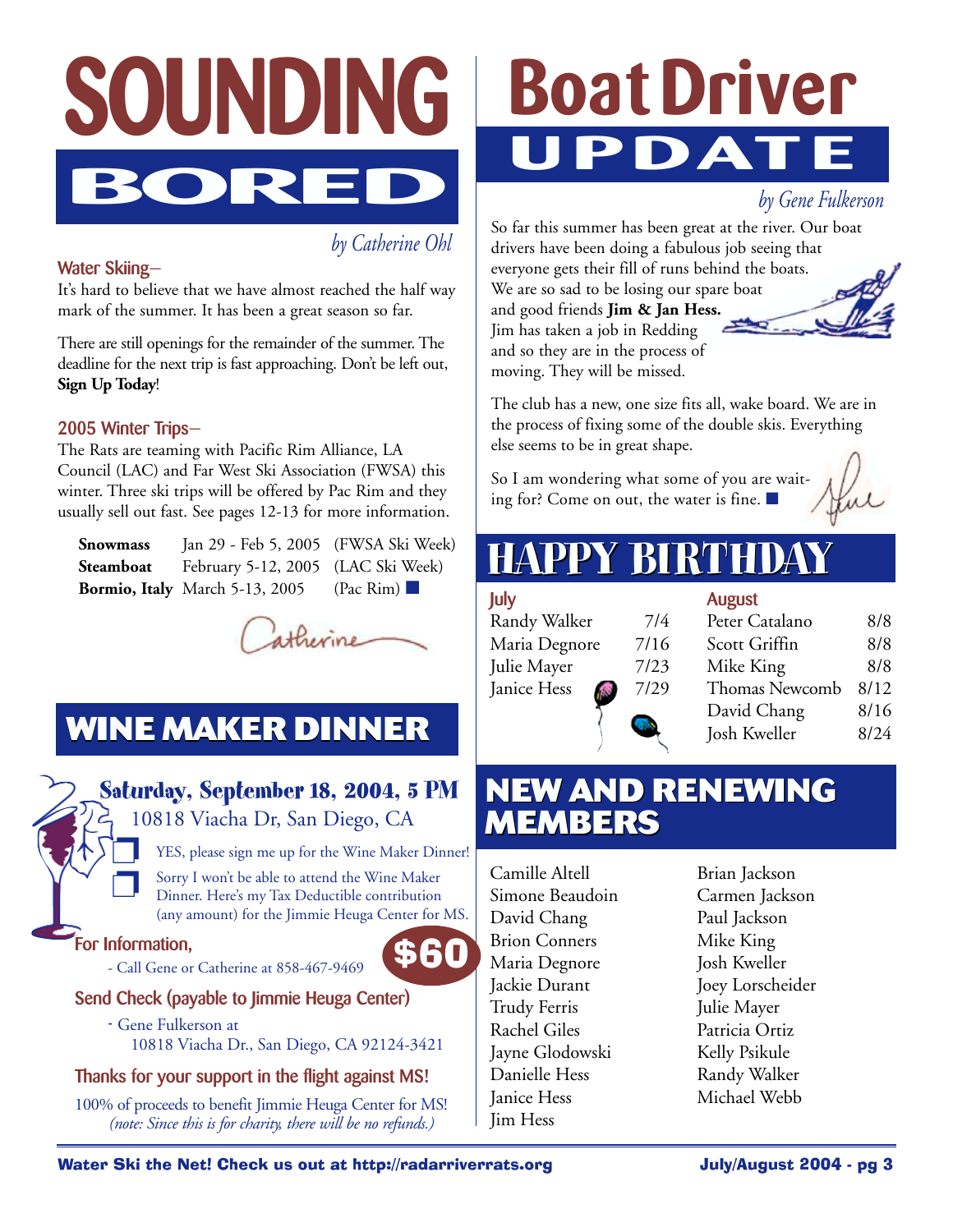## **Trip Wrap — June 4-6, 2004**

The first trip of the year is always much anticipated. We had a lot of our regulars back and a couple of new folks. This trip was ably led by **Gene Fulkerson** with excellent assistance from **Linda Newcomb-Mathis**, and **Jan & Jim Hess**.

The weather was perfect— not too hot during the day and cooling off nicely in the evening with little to no wind. But best of it, it didn't seem that crowded on the river.

**Catherine Ohl** & **Mark Mathis** decided to share the boat driving duties. They figured that with it being everyone's first trip of the season, they would have an easy time of making sure all had their fill of skiing.

This decision worked out well for first timers **David Chang** and **Anton Tsai**. As the skiers wore themselves out, there was more time to devote to teaching **David** & **Anton**. They did manage to get up but were never quite able to stay there. It is unbelievable the number of attempts and the actual time they spent in the water. Most of us would have given up sooner.

We were short on kids this weekend. Regulars, **Courtney Thompson** and **Danielle Hess** were off doing fun activities with the Girl Scouts. But **Jordyn Mathis** and **Kristine Aves** managed to occupy themselves on the beach. **Jim Hess** also took the girls for a spin on the tube.

**Michelle Mathis** and **Ashley Thompson** were both enjoying a break from their first and very challenging year of high school. Both girls are high achievers and

## *by Gene Fulkerson*

great students. They also make water skiing and wake boarding look way too easy.

**Stephanie Thompson** and **Jan Hess** enjoyed their normal late night talks and afternoon naps.

It was good to see **Simone Beaudoin** & **Trudi Ferris** out. Since Trudi works the beach, summer is her busy time. **Agnes Johnson** was up for skiing whenever there was space. **Jim** & **Betty Jeffrey** took it easy and still Betty injured her back. Hope her back is better soon.

**Mike King**, Jan's brother, joined us to help the Hess' bring out their boat and motor home for the season. Comic relief was provided when someone (who? not me!) locked the motor home with the keys inside. Of course, this happened at the end of Sunday, when everyone was trying to get ready to head home. AAA came to the rescue. ■

## **River Rollups by Jan Hess**

### **Ingredients—**

- 2 8oz pkgs. cream cheese, softened 2/3 c. mayonnaise
- 1-1/3 c. pitted green olives, chopped
- 2 2.25 oz. cans black olives, chopped
- 12 green onions, chopped
- 10 large flour tortillas
- 1 cup salsa

### **Instructions—**

- In a medium bowl, mix together cream cheese, mayo, green olives, black olives and green onions.
- Spread on tortilla and roll up wrap in plastic wrap and chill for an hour.
- Slice into 1 inch pieces.
- Serve with salsa for dipping.
- Serves 16.



*Betty & Jim Jeffrey*



*Jan & Jim Hess getting the RV unlocked*



*First-timers David Chang & Antoin Tsai*



*Trudi Ferris & Simone Beaudoin*



*Ashley Thompson & Kristine Aves*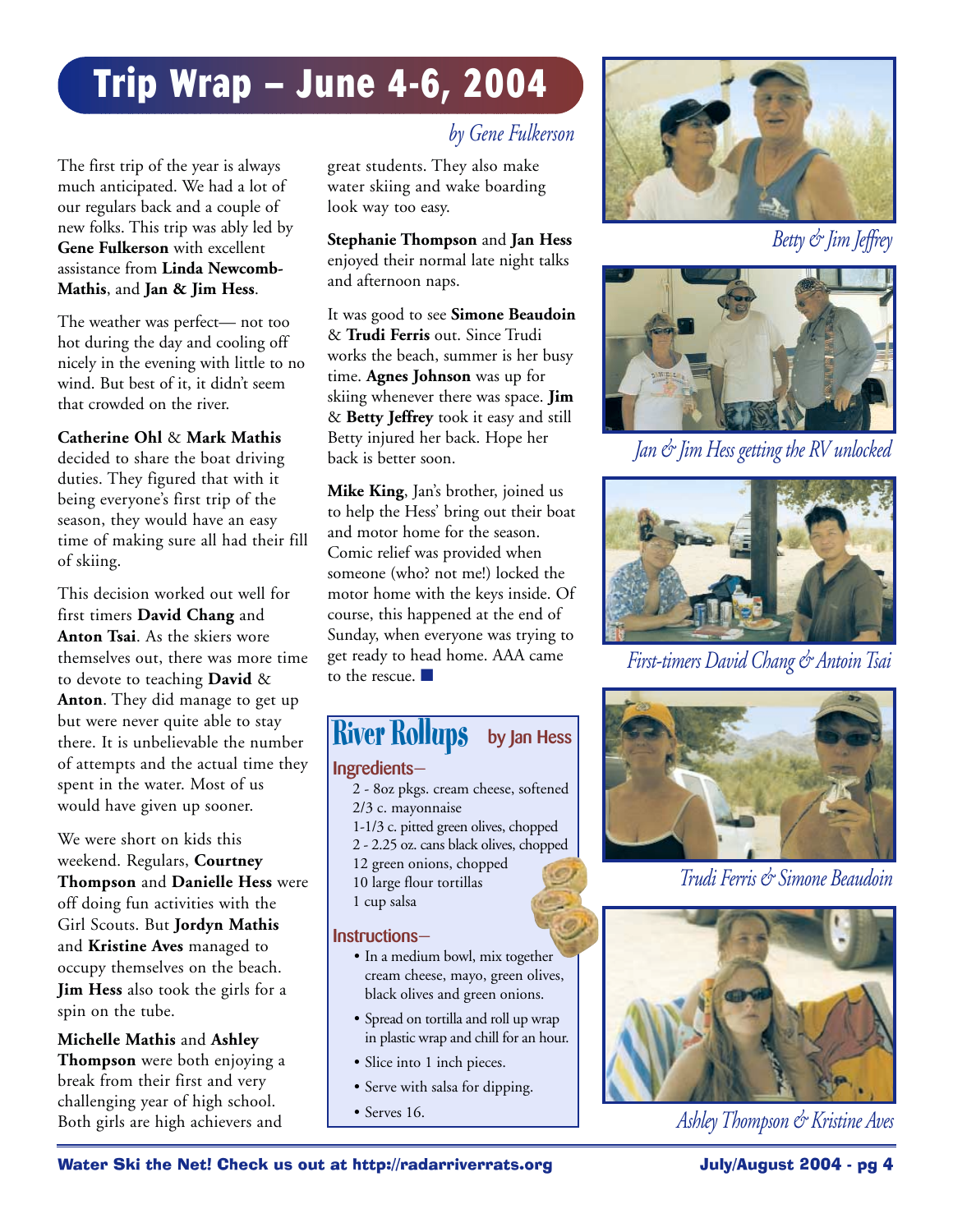## **Trip Wrap — June 18-20, 2004**

It was another awesome river weekend. The temperatures were a bit hotter but still the nights eventually cooled off.

**Gene Fulkerson** led the troops once again. He was late arriving to the river on Friday due to a meeting in Orange. In spite of that, he still managed to get the kitchen set up before going to bed. Gene had lots of help, especially in the kitchen from **Jan** & **Jim Hess**, **Linda Newcomb-Mathis** and **Maria DeGnore**.

It was another five boat weekend. **Mark Mathis** was the official boat driver for the weekend. **Catherine Ohl** and **Gene** got a chance to test the glass behind **Paul** & **Carmen Jackson'**s boat. **Randy Walker** did some wake boarding behind his boat and took the kids to the gorge for cliff jumping. **Jim** & **Jan Hess** made sure the kids got their fill of tube and wake board pulls.

The kids were in sand heaven. A previous occupant of our point left the beginnings of a big hole with a shovel. That was all the invitation **Brian Jackson, Blaze Walker, Conor** & **Sean Griffin, Jordyn Mathis,** and **Kristine Aves** needed to make it even bigger and deeper.

It was great seeing the Griffin's back at the river after a years absence. **Kim Griffin** was up for the early morning runs while **Scott** took it easy and went out later. With all the boats, it was

## *by Gene Fulkerson*

pretty easy to get more ski runs in than our bodies could handle.

It was fun having **Tom Newcomb** back out. He helped to bring niece **Michelle Mathis** out of her shell. As usual it was a pleasure having **Agnes Johnson** around munching on her sunflower seeds and catching a ski tow whenever there was an empty seat. Best of all, we welcomed newcomer, **Josh Keweller**, an avid wake boarder. We hope to see more of this young man until he heads off for graduate school at University of Michigan.

It was a Happy Father's day for all those at the river. ■

## **Salsa Goat Cheese Dip by Jan Hess**

### **Ingredients—**

- 1/4 c pine nuts
- 1 4 oz pkg goat cheese
- 1 3 oz pkg cream cheese, softened
- 1 c thick salsa
- Cilantro for garnish

### **Instructions—**

- Heat oven to 350°F.
- Spread nuts on a baking sheet and toast for 7 to 8 minutes.
- Remove spread and put in a medium size bowl.
- Add cheeses to the bowl and combine thoroughly with the nuts.
- Form into a disk and place in a pie plate.
- Pour salsa over the cheese and bake for 10 to 15 minutes until heated through.
- Sprinkle with cilantro and serve with chips or crackers.
- Serves 4-6.



*Josh Keweller & Agnes Johnson*



*The Girlie Men— Paul, Gene, Scott*



*Gene Fulkerson & Tom Newcomb*



*Scott Griffin*



*Catherine Ohl & Gene Fulkerson*

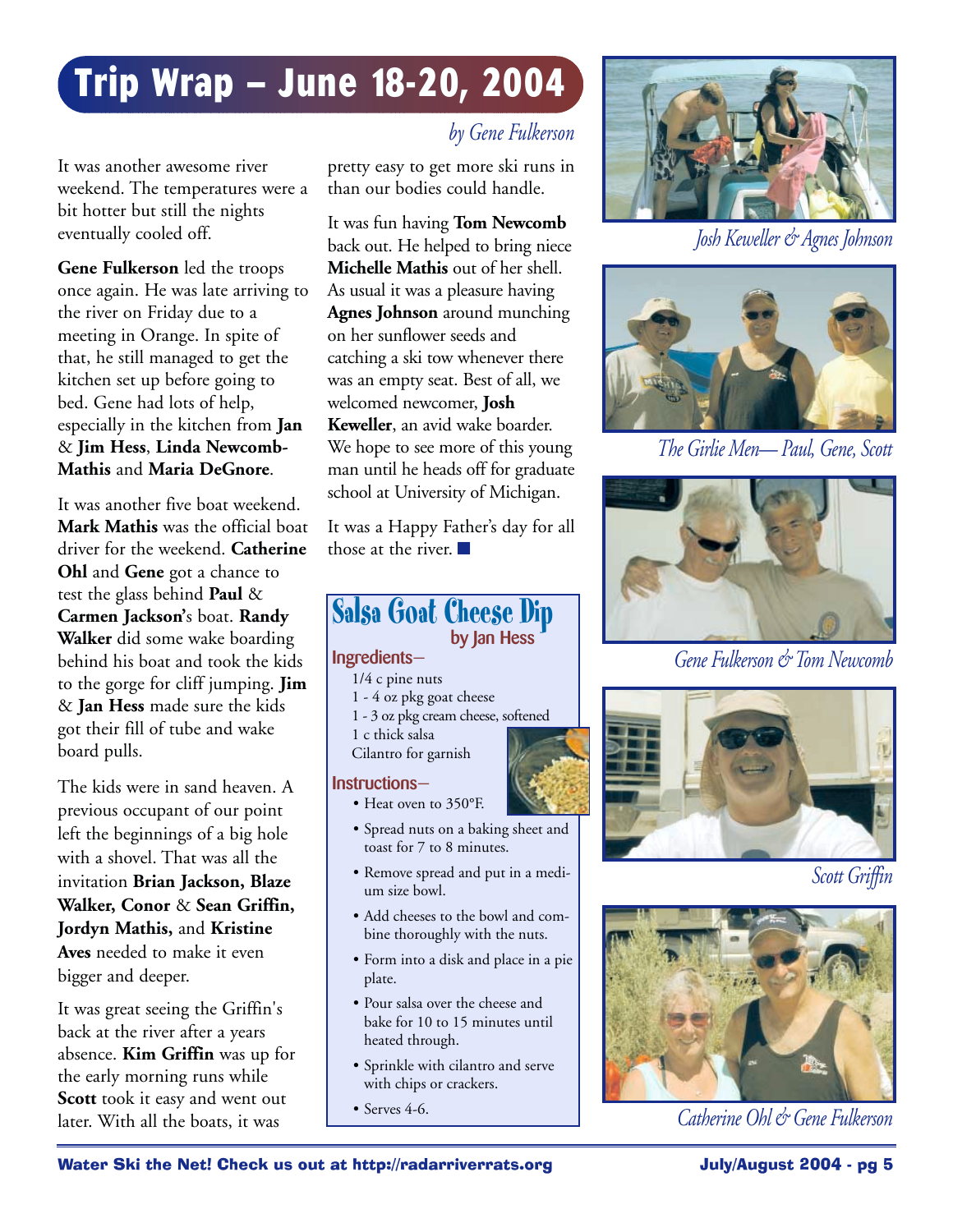## **Trip Wrap — July 9-11, 2004**

This was another great weekend overshadowed by sadness. Not until the end of the weekend were we really hit by the fact that **Jan** & **Jim Hess** would not be coming back. While we wish them nothing but the best in Redding, we will miss them.

**Gene Fulkerson** was the trip leader and **Catherine Ohl** was the official club boat driver. **Jan** & **Jim Hess** helped out with skiers because we thought we might have too many skiers for just one boat. Good thing too. Since **Gene** misconnected the battery on **Catherine's** boat, we found that the battery had failed and the alternator was fried. Gene got a new battery with enough charge to last the weekend.

**Randy Walker** had his boat and took **Josh Keweller** out for some wake board demonstrations and tips. But while he

## *by Gene Fulkerson*

and **Maria DeGnore** were on a gorge run, their drive went south. They did manage to limp back to camp.

**Danielle Hess**, being the only kid, was a bored and spent a bit of time on the phone with **Courtney Thompson**. She was recouping from a fun week of horseback riding with the Girl Scouts.

**Craig Henderson** helped tow the trailer since **Vaughn** is now gone. **Peter Catalano & Cathy Schulte** were a great help in the kitchen. Peter loves to cook and did a great job with breakfast. Peter's assistance allowed Gene to dress for dinner [coat & tie] as he treated everyone to some excellent Hanger One Vodka.

**Brion Conners, Jackie Durant**, and **Michael Webb** came to the river for Saturday only. Hopefully, they will stay longer next time. ■



*Jan Hess & Cathy Schulte*



*Jim & Jan Hess*



*Maria, Randy, Jan, Jim*



**Hi Everyone—** We sold our house and are now in escrow. My last day at work will be August 13. We plan to schedule the moving van for August 20, but anything

can delay that. Danielle will start school in Redding on August 26.

We are all happy/sad. Although we look forward to the new adventure, we know we will be leaving behind many dear friends.

The trips to the river the last couple of years has been a highlight of our summers— meeting new people and

making lots of good friends.

Gene's wonderful meals and Catherine's great organization, groggy morning runs, HOT summer days with occasional thunder storms, lively happy hours, tubing with Steph, boat problems, men working on boats (ha ha), watching our kids enjoy each other, always keeping busy, forgetting our keys, locking up our keys, long talks with Steph until the wee hours of the AM, stumbling to the motorhome, making appetizers, fried turkey, so many stars, rainbows...

Well now that I am crying... We will miss you all. Please remember us and come to see us.

Love to all.

Janice, Jim and Danielle Hess ■



*Peter Catalano & Jim Hess*



*Gene Fulkerson dressed for cocktails*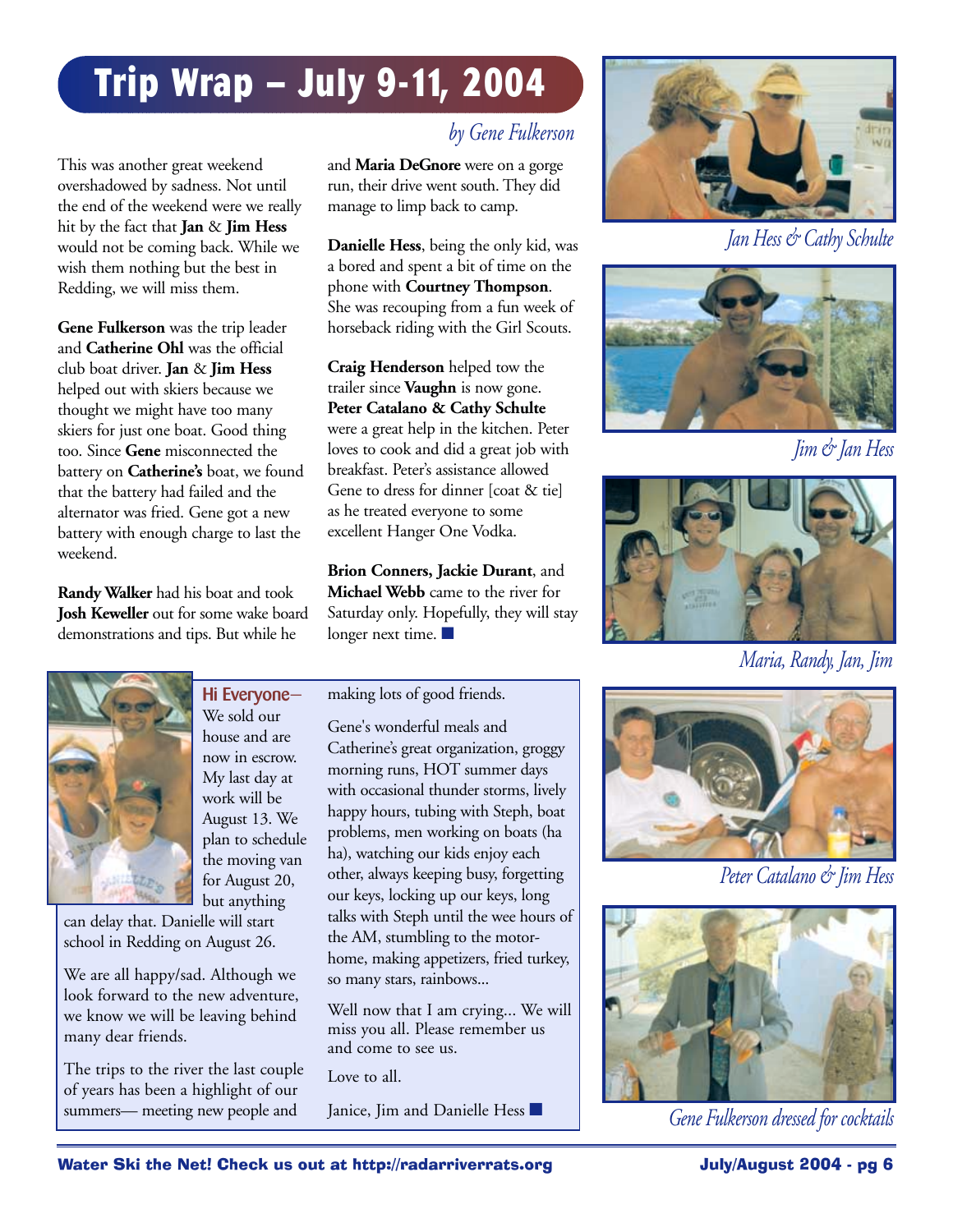## **Trip Wrap — July 23-25, 2004**

This was a typically hot July weekend. On Friday, it didn't cool until early morning while it cooled off early Saturday evening. This was the first weekend we've had wind. It was very pleasant at night but annoying during the day.

This was another sad weekend as we wished **Josh Keweller** and **Kim Ehrlich** goodbye for the summer. Josh is off to the University of Michigan for a post graduate degree before pursuing a law degree. Kim, a fellow student from Cornell, is headed cross country to finish up her senior year. They hope to be back next year during their summer break.

**Gene Fulkerson** arrived after dark with the club trailer in tow. After anchoring Catherine's boat, he set about putting up the kitchen. Once he got everything laid out, enough people showed up to finish the job.

It was good to see **Joey Lorsheider** again after a three or four year absence. He got three long runs in on Sunday, but since it had been so long since he last skied, he had nothing left for Sunday. **Agnes Johnson** made up for what Joey lacked in strength and lasting power.

It's such a pleasure to see the young folks reading. **Michelle Mathis, Conor Griffin,** and **Ashley Thompson** were the most prolific. Although Gene, once again, enjoyed Josh's *Male Health*. I'm not sure what the interest was

## *by Gene Fulkerson*

but Gene & Josh went off to discuss some of the articles.

The **Thompson** women slept in until 11 AM— both days. **Ashley** was up in time for a decent run before lunch but really enjoyed her rest. She is just finishing up summer school and had a bunch of homework she had to complete. **Stephanie** enjoyed her sun time while **Courtney** joined the fish in the river.

**Gene Fulkerson** led the crowd with the meals. We had hamburgers and potato salad for lunch. Dinner was tri-tip and chicken with green beans and mashed spuds. **Kim Griffin** did an elegant salad. Desert was refreshing peaches with whipped cream. **Linda Newcomb-Mathis** was her usual great help in the kitchen.

**Catherine Ohl** had a newly rebuilt alternator which kept her battery changed and her boat available for ski tows. **Mark Mathis** took the kids out for tube and board runs.

There were so many kids wanting to be towed [**Jordyn** & **Michelle Mathis, Ashley** & **Courtney Thompson, Kristine Aves, Sean** & **Conor Griffin**] that Mark took the kids out in shifts. **Scott Griffin** was on board to help with the logistics and deciding who went when and with whom. It shouldn't be too much longer before these kids become skiers. ■



*Jordyn & Michelle Mathis*



*Conor & Kim Griffin*



*Mark, Joey & Linda*



*Courtney, Stephanie & Ashley Thompson*



*Josh Koweller & Kim Ehrilich*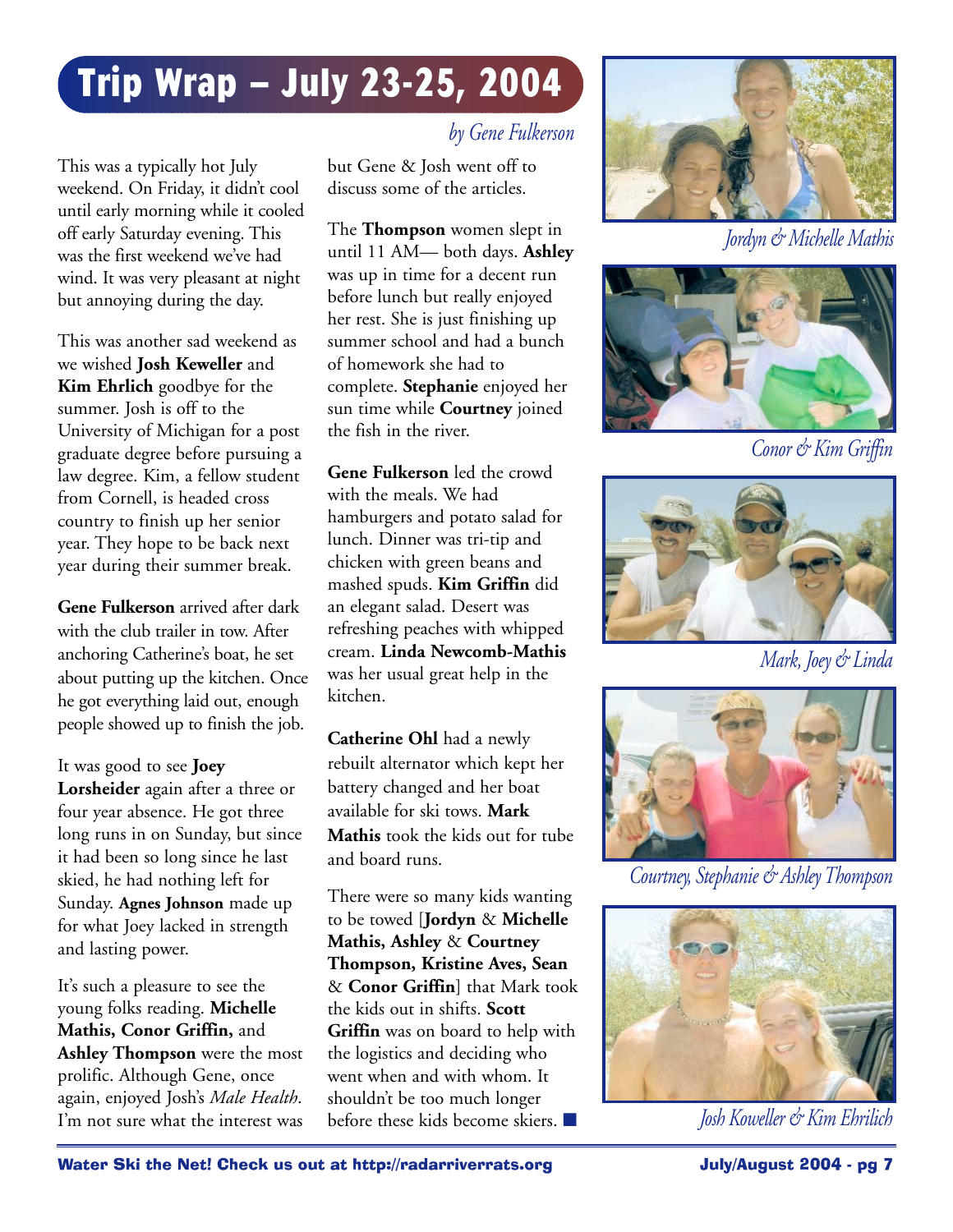## **Summer Points Schedule**

Ever since they put hook ups on the points at Park Moabi, we've had trouble scheduling Point 7 on a regular basis. Below is the schedule of the points we have to date. We are waited-listed for Point 7 on the trips were where are some place else. Keep this reference handy and be sure to double check the point assignment when Patricia calls you with your carpool assignments.



| Aug 6-7              | Point 13 | Aug $20-21$ Point 3   |  |
|----------------------|----------|-----------------------|--|
| Sept $10-11$ Point 7 |          | Sept $24-25$ Point 10 |  |
| Oct 8-9              | Point 4  | Oct 22-23 Point $10$  |  |

## **Jarica Schulte**

Jarica Schulte, member of the RRR since 1989, has graduated from Mira Costa High School in Manhattan Beach and will begin courses in the fall at UC Santa Cruz.

Jarica graduated with a weighted 4.1 GPA and managed nearly straight A's all through high school. Jarica will be taking courses for American Studies. She



currently works part-time as a cocktail server with McCormick & Schmick's.

Congratulations Jarica! We hope you can squeeze in a few trips with the rats when you return for summer breaks! ■

## *by Catherine Ohl* Fitness— Pre-Skate Stretches

Skating is one of the best ways to stay in shape for skiing. Here are a few pre-skate stretches for you so you don't hurt anything.

## **Calf Stretch—**

Stand about two feet

from the wall. Place your hands on the wall and



move one foot back another 12 inches. With the pelvis tucked and the knee slightly bent, bend forward until you feel a stretch in the calf. Hold and repeat on the other leg.

## **Quad Stretch—**



Holding onto your chair, pole or table for balance, grasp you shin and pull your foot back toward your butt until you feel the stretch

in the quadriceps. Hold and then repeat with the other leg.

## **Lower Back Stretch—**

Using your hands for balance, press your pelvis

into the floor, keep the toes pointed and lift your upper torso towards the sky. Don't arch your back unnaturally. Instead, lift up until you feel the stretch in the lower back. To protect your neck, keep the eyes facing forward.

## **Inner Thigh Strengthener—**

Stand with feet slightly wider than

shoulder width apart and knees slightly bent. Using hands on the thighs for support, squeeze you butt and thighs and sink down to a right angle. To strengthen the quads, keep the knees perpendicular to the wall and hold for up to 90 seconds.

## **Hamstring Stretch—**



Lie on your back. Bend one leg so that your foot is against the knee of the other, extended leg. Raise the extended leg, making sure to keep the feet relaxed. Put your hands on your calf as high up on the extended leg as you can and pull it toward you. To intensify the stretch, flex you foot. Repeat with the other leg. ■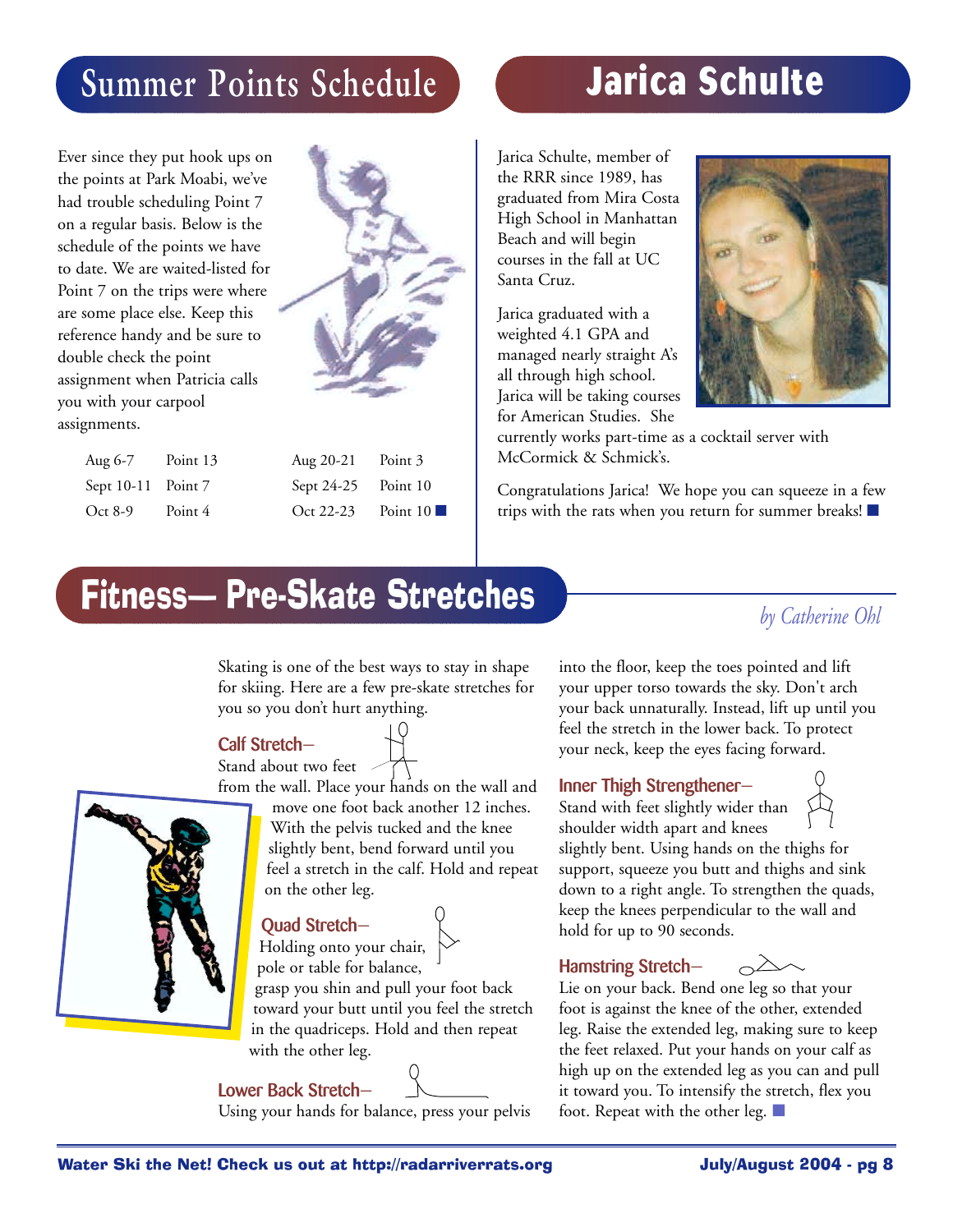# KID'S KORNER **4 kids & grandkids**

## **Car Travel Games—**

Being in the car with your kids on a long trip can test everyone's nerves. Here are some ideas to keep you and the kids occupied and make the miles melt away.

## **Give Your Kids an Allowance for the Day—**

Tell them that the money is for snacks, treats, souvenirs, etc. But when the money is gone, that is all there is. Help them learn to budget their money and make good choices.

## **Let Your Kids Have a Map—**

Give your kids an opportunity to have their own copy of a map of where you are going. Show them how to read the map. Every time they ask "How much further?" have them take out their map and see for themselves.

### **A License Plate Game—**

Spot a license plate and call out the letters on it. Then everyone tries to come up with a different phrase using the letters in the order they appear on the license plate as the first letter of each word. For instance OHL could be "old house leaning" or "over hill lady." When you can't think of any more, look for another license plate.

### **Tell Jokes—**

Take turns telling silly jokes like knock-knock jokes or riddles. This is especially fun when the kids use their creativity to make up their own jokes. Even a two-year-old can tell jokes! They may not make sense, but they sure are hilarious.

## **Counting Cows—**

Count the cows you see on your side of the car. If you pass a cemetery on your side of the car, you lose all your cows, but only if the opposing team calls "your cows are buried!" A white horse can count as a bonus. The team with the most cows wins.

## **Count Other Stuff—**

Count blue vans, or count red cars, find 10 horses, count MacDonald signs, billboards, police cars, water towers.

## **Make a Trip Journal or Scrapbook—**

Give everyone a big spiral bound sketch pad and a box of crayons or markers. Each day of the trip or for each event along the way, draw a picture of what you did that day, or draw a map of where you went, and write about it. You can also paste in souvenirs such as brochures, ticket stubs and other momentous. This is especially good for trips lasting more than a day.

## **Write or Collect Postcards—**

Get postcards at your stops to document the trip, and to write back home to friends while you are gone. Bring stamps so you can drop them in the mail on the road so they will arrive at their destination before you return home.

## **Rest Stop Athletics—**

Keep a ball, frisbee or jump rope in the back of your car, so when you stop at a rest area, everyone can run and be free and stretch their legs.  $\blacksquare$ 

## **Scavenger Hunt—**

Give each child a list of items to watch for while driving. The list can be made up ahead of time and adjusted for the scenery. Here's a sample list of items to hunt for!

> • church • playground • flower garden • pickup truck • WalMart • Taco Bell • dog in a car

- flashing red light • statue
- bus
- dog
- food store
- railroad tracks
- cop
- school
- bike rider





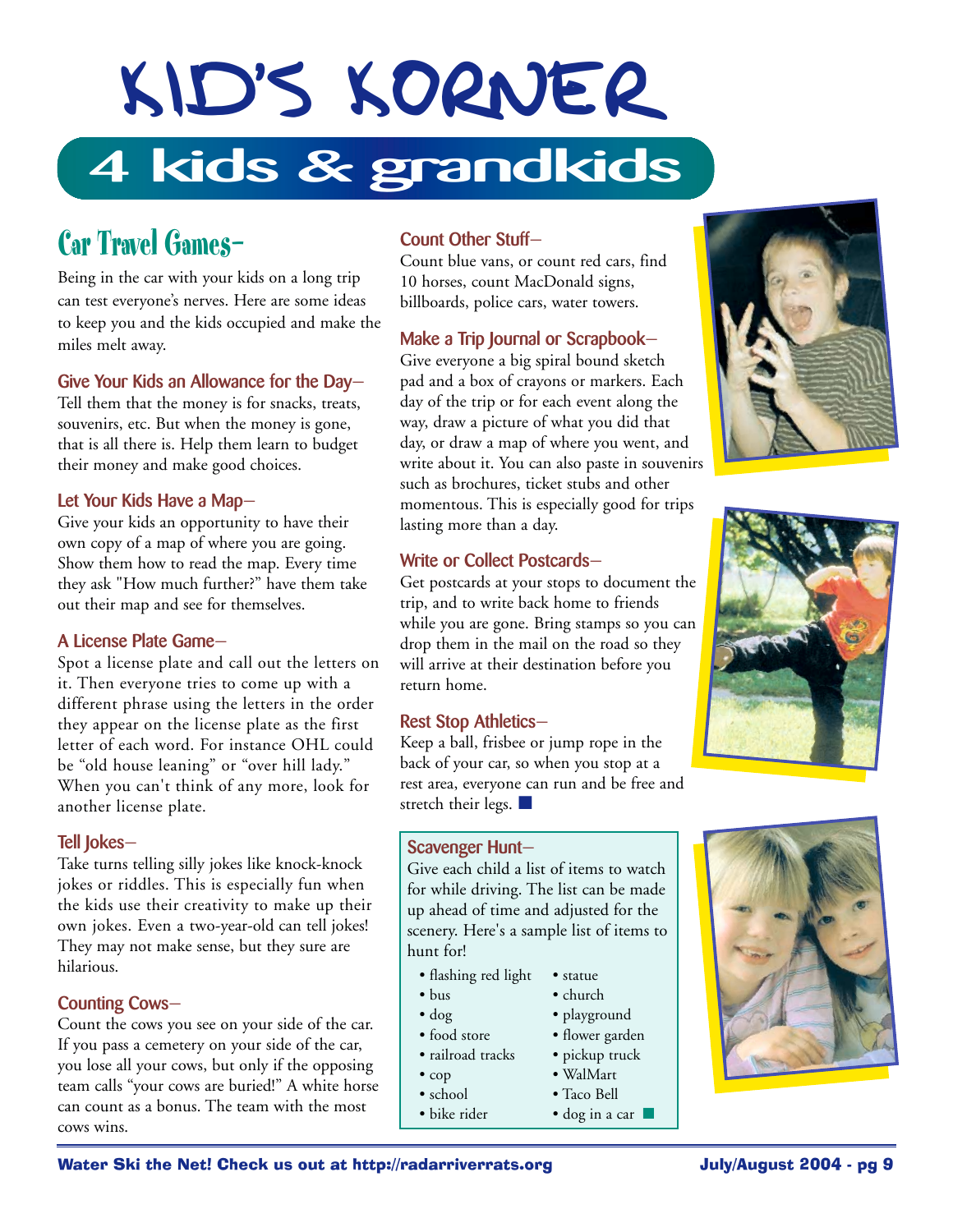## NUTS & BOLTS

## *by Catherine Ohl*



 $\begin{bmatrix} \text{ADM1} \\ \text{DEUM} \end{bmatrix}$ : remainder of the summer, admission to the summary sull be EREE the third Eriday Ski Museum will be **FREE** the third Friday of th (July 16<sup>th</sup>, August 19<sup>th</sup>, September 17<sup>th</sup>). urs are from noon to 5 PM, Tuesday thru tey are closed Mondays.

Visit the exhibit *"From Independence to Chair One— Dave McCoy's Illustrated Journey of Early Sierra Skiing"* presented by **Robin Morning**. Take the time to view *Cinema Vertical*, an indepth look at the history of ski film making. Film is approximately an hour and a half in length. Visitors may also explore Mammoth Ski Museum's Beekley Collection in the Main Gallery. This one of a

kind collection of skiing art and literature spans the globe and represents over 450 years of skisport heritage.



The Mammoth Ski

Museum is located at 100 College Parkway in Mammoth Lakes on the Cerro Coso College Campus. Just follow the signs off Meridian Blvd. For more information call 760- 934-6592.

## **WestJet Service—**

Effective December 19, 2004, WestJet will offer six nonstop flights per week in each direction between Vancouver and Los Angeles with low introductory one-way fares of \$69. Introductory fares were available for purchase for travel between December 19, 2004 and February 28, 2005. Go to www.westjet.com for reservations and flight information.

## **Telluride Bolsters Air Service—**

Continental has added a daily 50-seat regional jet from LAX to Montrose to run from December 17- April 3 with reduced service (four days a week) from January 4- February 16, 2005.

Telluride now offers air access from a total of seven cities on four major carriers, including **American** from Dallas and Chicago; **Continental** from Los Angeles, Newark and Houston; **United** and **Great Lakes** from Denver; and **America West** from Phoenix.

FWSA has chosen Telluride as the site of their 2006 Ski

Week, February 4-11, 2006.

## **Spyder Sold to Apax—**

Apax, a major private equity player with investments in high profile apparel lines, is paying a \$100 million for a controlling stake in Spyder. However founder and CEO of Spyder, **David Jacobs**, will remain in charge of the company.

The infusion of cash will allow Spyder to branch out beyond its core lines and offer seasonal apparel for other sports.

Jacobs, Canadian downhill ski champion in 1957, started Spyder in 1978 as a home based mail order business selling padded sweaters. Today it has grown into the world's biggest brand in the ski wear category. Spyder generates \$85 million in annual sales and employs 75 people in Boulder, 15 in Switzerland and 10 in Asia.

Apax has \$12 billion of assets under management and is the largest shareholder of Phillips-Van Heusen Corp., which owns labels such as DKNY, Izod, Bass, Calvin Klein and Kenneth Cole. ■

## **2005**<br> **2005**<br> **2005**<br> **2005**<br> **2005**<br> **2005**<br> **2005**<br> **2005**<br> **2005**<br> **2005**<br> **2005**<br> **2005**<br> **2005**<br> **2005**<br> **2005**<br> **2005**<br> **2005**<br> **2005**<br> **2005**<br> **2005**<br> **2005**<br> **2005**<br> **2005**<br> **2005**<br> **2005**<br> **2005**<br> **2005**<br> **2005** LA Council of Ski Clubs presents *June 9-12, 2005* **The Westin Long Beach**

333 East Ocean Blvd., Long Beach 562.436.3000

> **Reserve Your Room Today**

It's not too early to make your reservation for the 2005 FWSA Convention [and 75<sup>th</sup> Anniversary] to be held at the Westin Long Beach on June 9-12, 2005.

## *Reservations at the Westin–*

- \$129 before May 15, 2005
- Call 800-228-3000, say you're with Far West Ski Association
- Visit **www.fwsa2005celebration.org**
- Room rate available 3 days before/after event

## *Convention Highlights—*

Ski History Exhibits, History Reception, Greet & Meet Ski Celebrities, Silent Auction, Travel Expo, & more!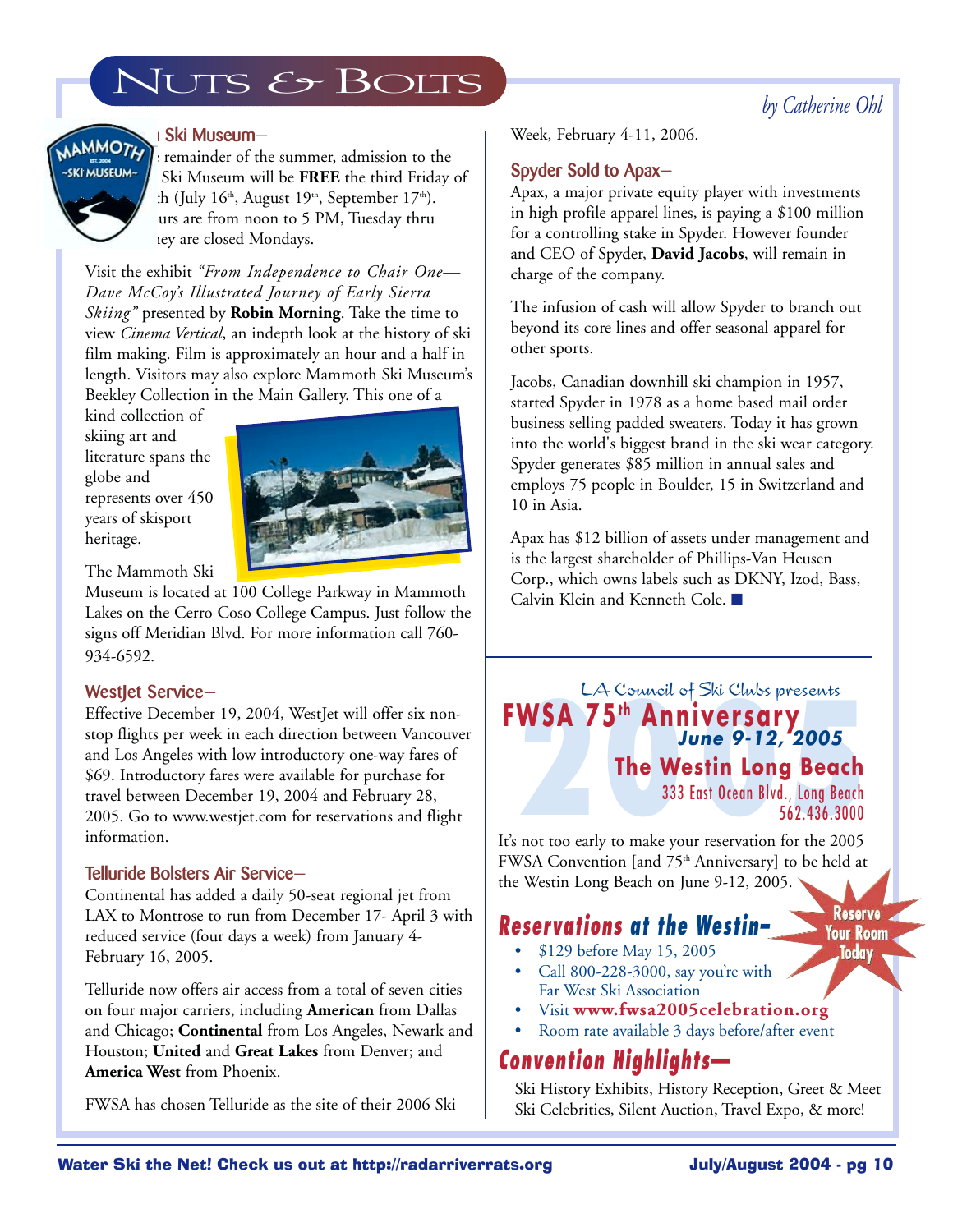## **SKI RESORT NEWS**

### **Mountain High Buys Ski Sunrise—**

Mountain High Resort is purchasing neighboring Ski Sunrise from **Howard More** for about \$375,000. The sale of the 97-acre ski resort, located about one mile from Mountain High's existing East and West areas, is set for mid-July.



With

850 vertical feet of terrain, the area currently includes 24 trails, one chair lift, two pomas, a paved parking lot for 480 cars, a restaurant facility, lodge, rental and retail shops.

In the short term, Sunrise will be used as a teaching and snow play (tubing and sledding) area. Mountain High's existing teaching terrain is often maxed out on weekends and there are no snow-play areas anywhere nearby.

In the long run, Sunrise could become a more complete third area for Mountain High, offering skiing and riding on a larger scale. Any expansion will require major snowmaking installations as well as lift upgrades.

### **Sun Valley Flights—**

Non-stop flights bring the magic of Sun Valley close to home. Beginning June 27,2004 Horizon Air offers daily, nonstop flights to Sun Valley from Los Angeles. Now Southern Californians can reach Sun Valley in just two hours and ten minutes aboard a roomy 70-seat Q400 known for its luxurious leg room and ample storage space. Get your tickets for the new flights by calling 1- 800-547-9308 or on the web at www.horizonair.com.

### **Copper Mountain Hosts USASA Championships—**

Copper Mountain Resort has been awarded the bid to host the 2005 USA Snowboard Association (USASA) National Championship, April 2-9, 2005.

More than 1,200 snowboarders between the ages of 4 and 74 from across the country will convene at Copper to participate in a week of competitions and daily festivities. Event includes giant slalom, slalom, halfpipe, slopestyle and snowboard cross.

### **Tamarack Sells Out—**

Tamarack resort had its second straight sell-out when it unloaded 64 real estate products, raising approximately \$33.4 million for scheduled development. Home buyers from Idaho (58%), California (28%), Oregon (4.6%) and Georgia (3.1%) bought 10 cottages, 18 resort-built chalets and 36 estate home sites.

Right now, construction contractors are working on \$52 million worth of projects including two Leitner-Poma detachable quads, a 60,000-square-foot member's lodge, 60 real estate sites and a

30,000-squarefoot skier services building.

### **Mammoth—**

Mammoth Mountain Ski Area had the most successful season since 1985/86 during 2003/04, ending with a

4% growth over last season for skier visits.

With nearly 1.4 million skiers visiting the



slopes this winter, Mammoth was California's most visited resort, and the third most visited resort in the country behind Vail and Breckenridge, CO.

Mammoth stayed open from November 6, 2003 to June 6, 2004, granting snow riders 214 days of winter operations.

### **Vail Redevelopment—**

Vail Resorts has officially kicked off \$500 million in redevelopment projects in Vail Village and LionsHead with the groundbreaking of a new street-level park and an underground parking structure, located within walking distance of both the Vista Bahn Chairlift and Golden Peak base area.

### **Steamboat Suit Settled—**

Triple Peaks and American Skiing Company (ASC) have jointly announced the settlement of the lawsuit regarding the termination of the proposed sale of the Steamboat Ski Resort to Triple Peaks in 2001. In return for a cash settlement, Triple Peaks has agreed to a full dismissal of all claims relating to the sale of the Steamboat Ski Resort.

District Judge Richard Doucette ruled in favor of American Skiing Company

> in December 2002. Triple Peaks appealed to the Colorado Court of Appeals, which reversed the District Court and found in favor of Triple Peaks in 2004. American Skiing Company then filed a petition for a writ of certiorari with the Colorado Supreme Court in May 2004, which has not yet been acted upon.

The settlement goes into effect immediately and American Skiing

Company has withdrawn its writ of certiorari with the Colorado Supreme Court. Triple Peaks will now concentrate on Crested Butte development. ■

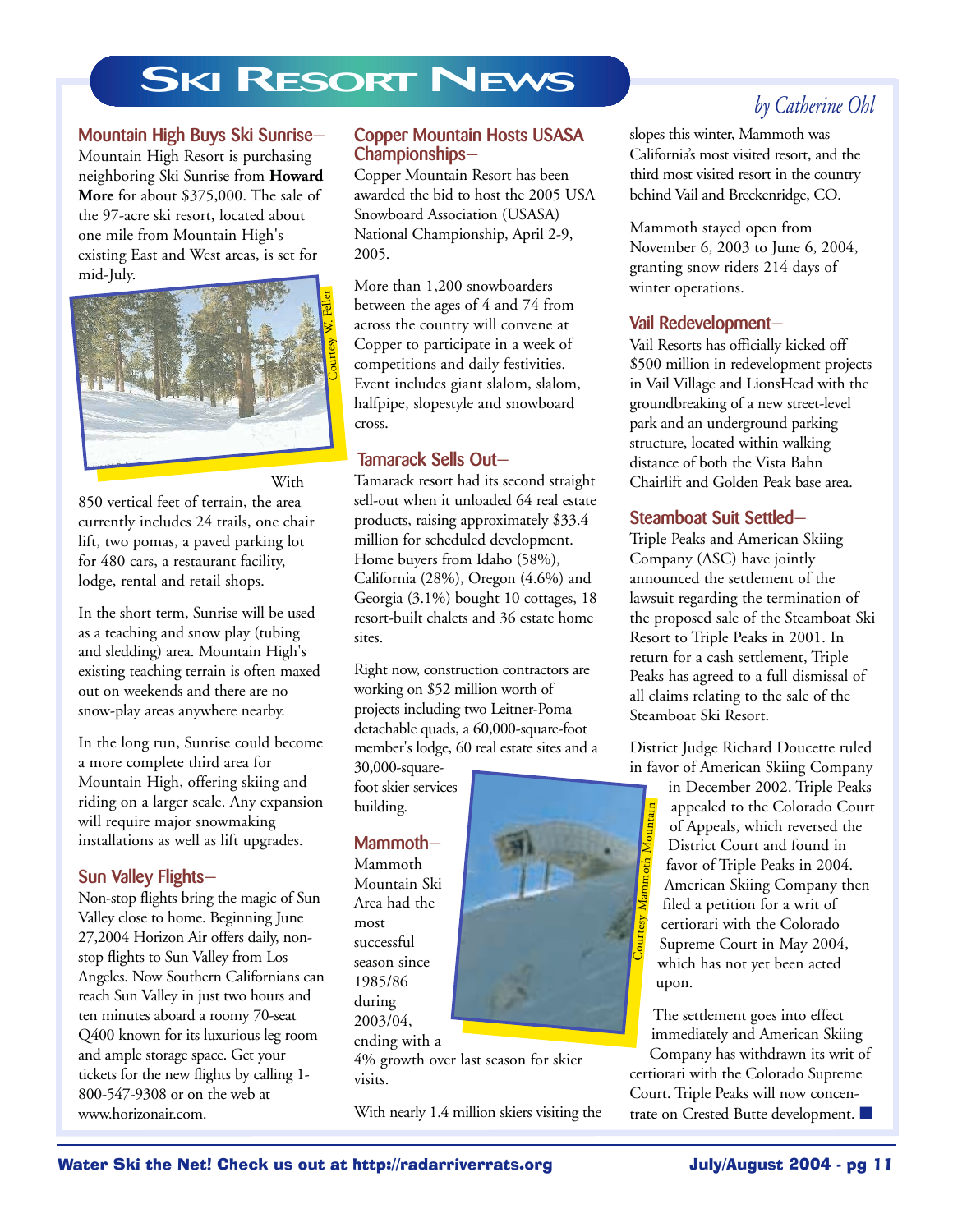





### **Package Includes—**

- Round Trip Air LAX to Hayden for **\$325** [Air available from San Diego & other Airports] *° LAX-HYN UA 908/7011 February 5, 2004 9:05 AM - 4:47 PM ° HYN-LAX UA 5938/245 February 12, 2004 10:20 AM - 2:57 PM*
- Round Trip Ground Transfer from Hayden
- Seven Nights **Ski-In/Ski-Out** Lodging [dbl. occ.] *° Thunderhead 2Bd/2Ba Condos for \$899 + air ° Torian Plum 2Bd/2Ba Condos for \$1,149 + air*
- Five of Six Day Lift Ticket
- Welcome Reception,
- Mountain Picnic, 2 NASTAR Races [4 runs total]
- Farewell Banquet & Dance
- Registration, Activity Fees, Taxes
- The Usual Parties, Souvenirs and much More!

### **For Reservations & Information—**

- Contact **Gene Fulkerson** at 858-467-9469
- Send \$200 deposit payable to Pacific Rim 10818 Viacha Dr., San Diego, CA 92124

## **Two Outstanding Ski Weeks!!**

# **ASPEN SWOWMASS**<br>FWSA Ski Week January 29 - February 5, 2005

## **Package Includes—**

- 7 Nights **Ski-In/Ski-Out** Lodging in **Snowmass** [Double Occupancy]
	- *- Terrace House 2Bd/2Ba Condos for \$849\* plus air & transfer*
- Round-Trip Air from LAX
- Transfers to and from Airport
- 5-of-7-Day Lift Ticket at Four Fantastic Mountains
- Welcome Party Sunday Evening
- 3 Races, Mountain Picnic, 2 Après-Ski Parties
- Farewell Banquet & Dance
- Registration, Activity Fees, Taxes
- The Usual Parties, Souvenirs & much More!

### **Reservations & Information—**

- Send \$200 deposit payable to Pacific Rim Gene Fulkerson, 10818 Viacha Dr., San Diego, CA 92124
- Contact **Fay Mumbaue**r or **Gene Fulkerson** 323.773.5330 858.467.9469<br>fmum@msn.com gene@pacificri

gene@pacificrimalliance.org



CST 2038064-40 CST 2038064-40



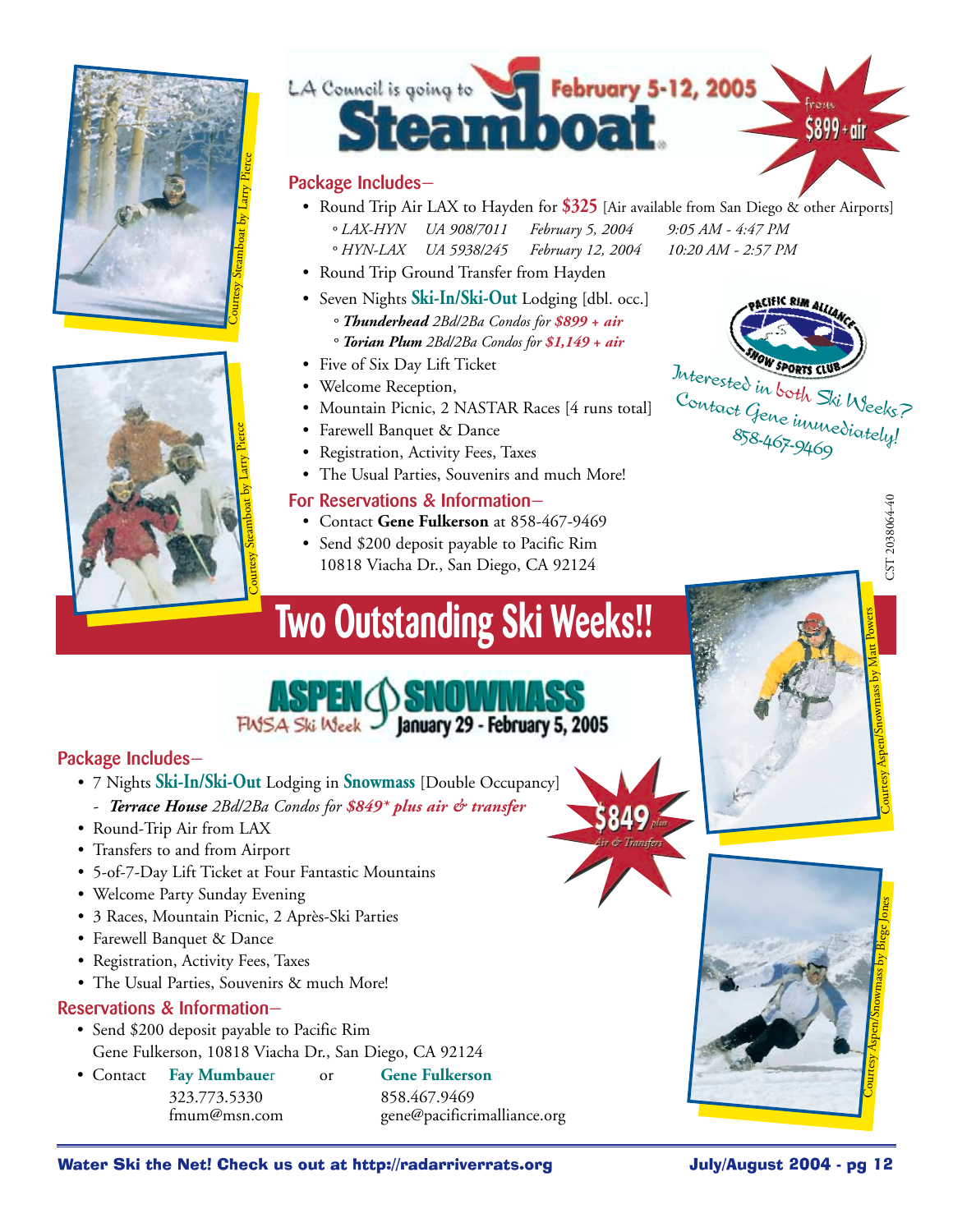



### **Why Bormio—**

*Bormio's origins are linked to its thermal waters, which have been renowned for their curative powers since ancient times. The nine springs are mentioned in Roman documents dating back to the first century AD. Today the tradition continues in modern thermal baths, most notable being the Bagni Vecchi baths.* 

*The resort's long history has given it a rich collection of architectural treasures which make it a very interesting place to stay. Centered around the busy Via Roma, Bormio's old buildings are decorated with frescoes. It is here in the old town where you will get a taste of true Italian life, especially in the evenings. Here, a maze of small lanes zig and zag in all directions where you can shop 'til you drop.*

*Bormio's 5,879' vertical drop is one of the longest in Italy. Bormio at 10,000' is not a vast inter-linked skiing domain, however it's a great place for those who love to get to the top of the mountain and cruise descents of up to 9 miles down to the resort. The lower two thirds of the slopes are forested and serviced by snow making. Bormio, chosen to host the 2005 World Cup Championships, is part of the Alta Valtellina Lift Pass system with access to the slopes of Livigno, Santa Caterina and San Colombano.* 

Trip price, with taxes and based on an exchange rate of 0.81, is actually \$100 less than last year's trip and includes lift tickets. Also for the first time, we can offer air from San Diego, Las Vegas and other airports. ■

## **Bormio, Italy March 5 - 13, 2005**





**Hotel Baita del Pini \*\*\*\***

### **Package Includes—**

- Round Trip Air from LAX [**San Diego & others**] to Milan via Delta/Alitalia *- Complimentary In-Flight Meals & Movies*
- Luxury Coach Transfer from Milan
- Seven Nights Lodging [private bath, dbl. occ.] *- Hotel Baita Dei Pini \*\*\*\**
- Seven Breakfasts & Seven Dinners
- 6-Day Ski Pass & Free Bus Transportation
- The Usual Parties, Souvenirs and much More!

### **Price Does Not Include—**

- US and Foreign Departure Fees, PFCs [estimated \$90]
- Return Extensions Up to 30 Days [\$50+]
- Excursions from Bormio

### **Malta Extension for \$TBA—**

- Air & Ground Transfers
- 4 or 5 Nights Malta
- 4 or 5 Continental Breakfasts
- Half-Day City Tour

### **For Reservations & Information—**

- Contact **Gene Fulkerson** at 858-467-9469
- Send \$400 deposit payable to Pacific Rim 10818 Viacha Dr., San Diego, CA 92124



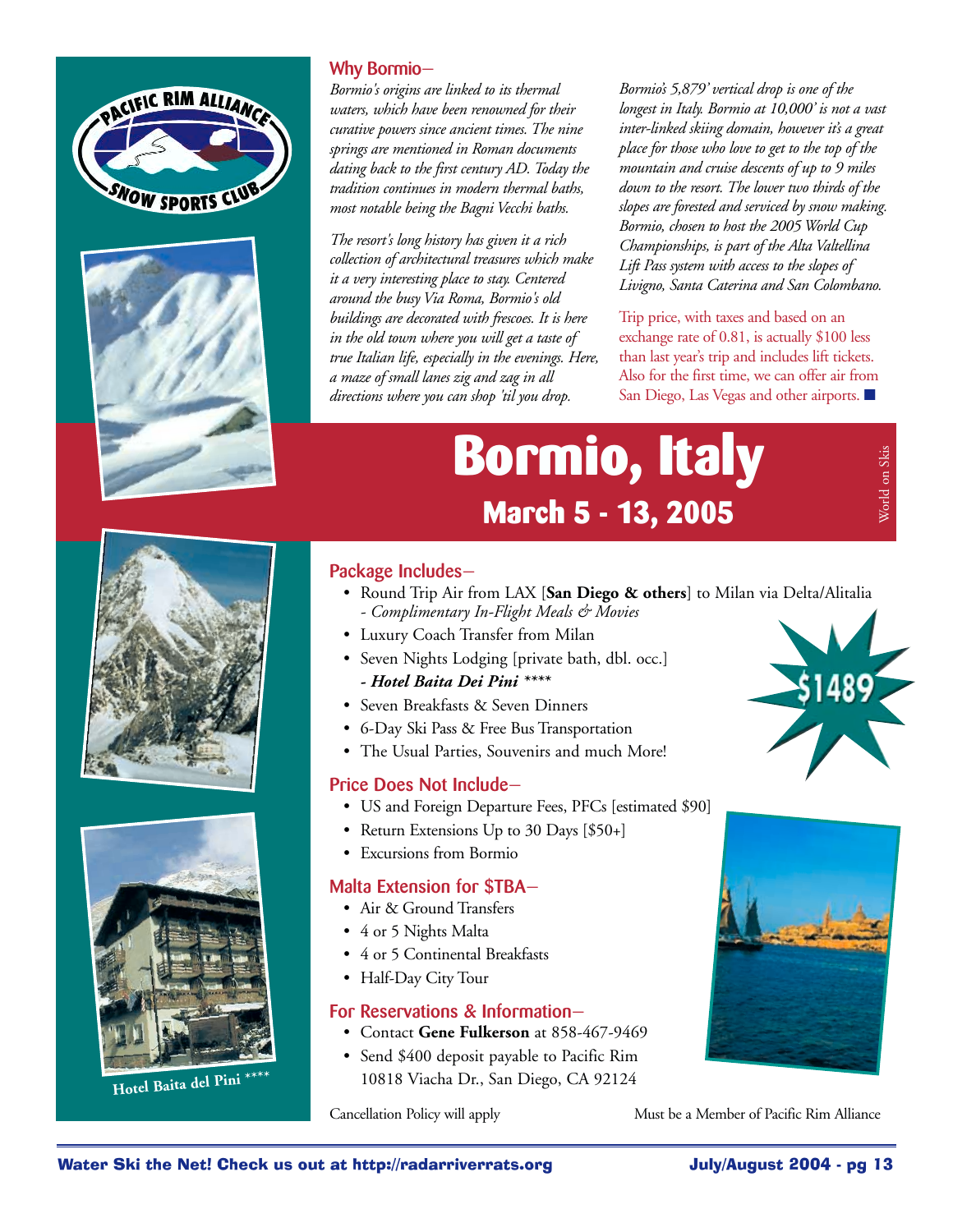# **2004 LAC SNOW GALA SATURDAY, NOVEMBER 6, 2004, 6 PM**

## **Marina del Rey Hotel**

**13524 Bali Way, Marina del Rey**

**310.301.1000**

### **Evening Events—**

- 6 PM No Host Bar
- 7 PM Elegant Sit Down Dinner
	- Choice of Salmon, Prime Rib or Vegetarian

## 8 PM — **Men & Women of Year Awards**

- 9 PM Dancing until the wee hours (midnight)
	- The fabulous **Patti Stone & River Rock** Band
		- Raffle Prizes, Great Door Prizes
		- FREE Parking

## **Dinner Tickets & Reservations—**

- Contact your club's LAC Representative
	- **Catherine Ohl** at 858-467-9469 or ohl@acatmeowz.com
	- **Ed Knott** at 310.313.1902 or whyknott@earthlink.net –11930 Avon Way, #105, Los Angeles, 90066

## **Gala Raffle— Tickets only \$1 each**

- **Grand Prize: Trip for 2 to LAC Week in Steamboat, Feb. 5-12, 2005 – Includes Air, Lodging, Lift Tickets, Parties, Races, Registration**
- **Lots of Great Raffle Prizes (lift tickets, lodging & much more)**
- **Winners need not be present**

## **Gala Hotel Room Rate at Marina Del Rey Hotel is \$111—**

- Call 310.301.1000 or 800.882.4000 to make your reservation **–** Rate good until Oct. 22, 2004 or when room block is gone
- **\* \$70 after November 1, 2004** *Dress is Cocktail /Formal*

Water Ski the Net! Check us out at http://radarriverrats.org **July/August 2004** - pg 14



## **Sunday, October 31, 2004 Noon - 5 PM**



### **2772 W. Artesia Blvd., Redondo Beach, 310.793.9150**

## **Afternoon Events—**

- Deep Discounted Ski & Snowboard New Fashions & Accessories
- Experience Virtual Snow with **Bob Salerno**, 2-Time World Champion
- Food, Drink, Music, Dancing
- Ski Club, Trip Information, Mtn. Reps
- Prizes

## **For Information—**

- **Jacquie Nemor** 310.399.0945 or 4jacquie@gte.net
- **Nancy Sanford** 714.402.0202 or nanskii@aol.com

## **About H&H Jobbing—**

H & H Jobbing is a Discount Outlet Store serving the Greater Los Angeles Area. They have been selling wholesale to the public since 1940. They specialize in middle to high-end ski and snowboard apparel and accessories for the whole family.

You will not find a larger or more extensive inventory anywhere in the world!

In addition to clothing, they carry a huge selection of Snowboards, Boots, Bindings. Hard to find small sizes are their specialty.





**2003 MEN & WOMAN of YEAR**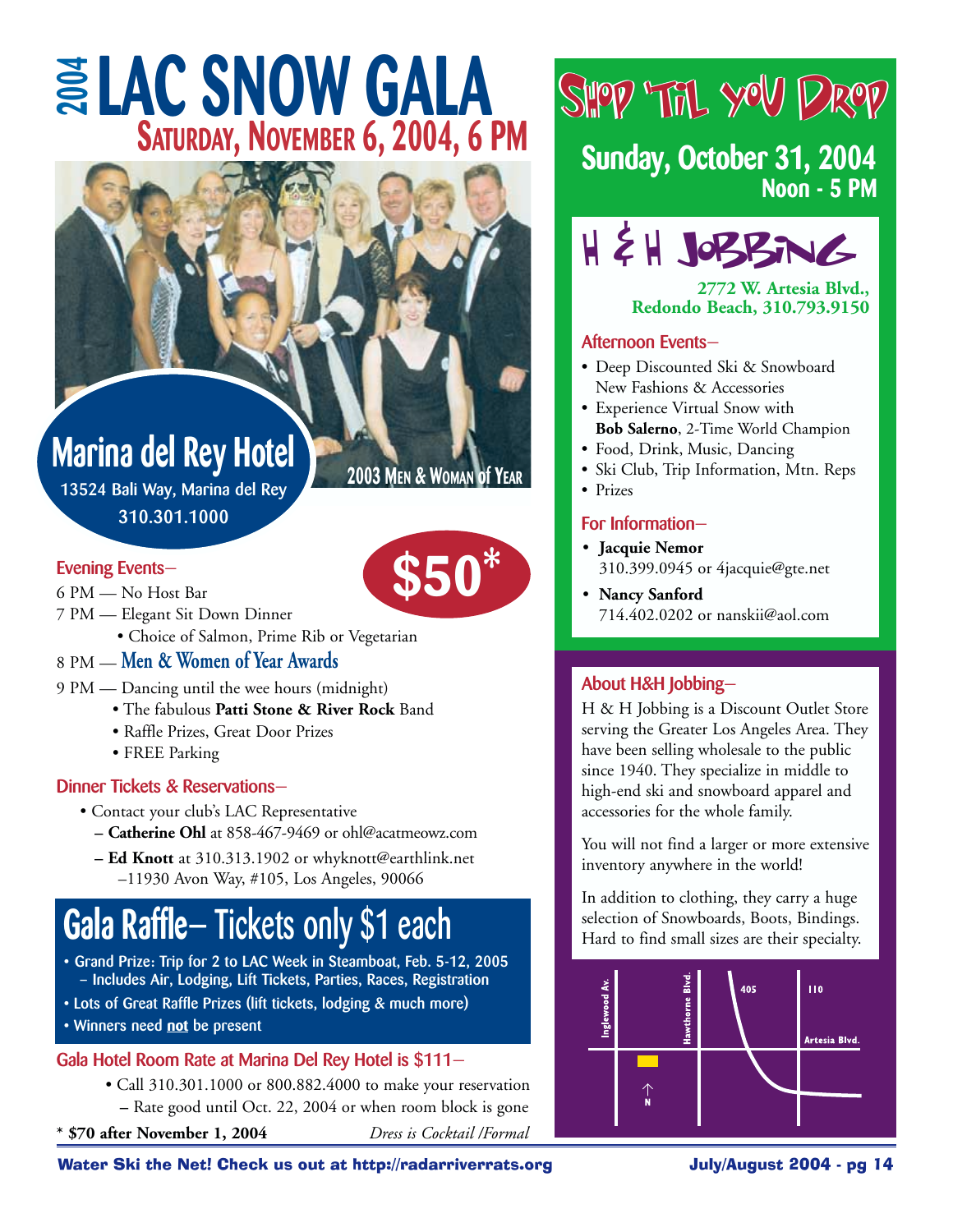## **2004 HEASB Water Ski Club Reservation Application**

(Please, **ONE** reservation form and **ONE** check for **EACH** person **EACH** trip)

| <b>Circle Trip Date:</b><br>$8/6 - 8$                                                                                                                                         | $8/20-22$ $9/10-12$ $9/24-26$ $10/8-10$ | (1 Rase, <b>OTTE</b> RSCIVATION FORM and <b>OTTE</b> CHCCK FOR LANCITY POISON LANCITY (HIP)<br>10/22-24                                                                                                                                                                                                                                                                                                                                                                                                                                                                                                                                                                   |
|-------------------------------------------------------------------------------------------------------------------------------------------------------------------------------|-----------------------------------------|---------------------------------------------------------------------------------------------------------------------------------------------------------------------------------------------------------------------------------------------------------------------------------------------------------------------------------------------------------------------------------------------------------------------------------------------------------------------------------------------------------------------------------------------------------------------------------------------------------------------------------------------------------------------------|
|                                                                                                                                                                               |                                         | E-mail:                                                                                                                                                                                                                                                                                                                                                                                                                                                                                                                                                                                                                                                                   |
| Home Addr: Work Phone: (                                                                                                                                                      |                                         |                                                                                                                                                                                                                                                                                                                                                                                                                                                                                                                                                                                                                                                                           |
|                                                                                                                                                                               |                                         |                                                                                                                                                                                                                                                                                                                                                                                                                                                                                                                                                                                                                                                                           |
|                                                                                                                                                                               |                                         | <u> 1986 - Jan Stein Stein Stein Stein Stein Stein Stein Stein Stein Stein Stein Stein Stein Stein Stein Stein S</u>                                                                                                                                                                                                                                                                                                                                                                                                                                                                                                                                                      |
| My reservation is for the following: _________Water skier \$94 ________Non-skier child (5-11) \$18                                                                            |                                         | Non-skier \$45 Child (4 and under) \$0                                                                                                                                                                                                                                                                                                                                                                                                                                                                                                                                                                                                                                    |
|                                                                                                                                                                               |                                         | Make check payable and send with this form to: HEASB WATER SKI CLUB, P.O. Box 3080, El Segundo, CA 90245.                                                                                                                                                                                                                                                                                                                                                                                                                                                                                                                                                                 |
|                                                                                                                                                                               |                                         | Reservations must be received two weeks before the trip. Cancellation must be received IN WRITING AT LEAST TWO<br>WEEKS before trip date. No substitutions without the Trip Coordinator's permission. The HEASB Water Ski Club reserves the<br>right to reject a reservation. For further information, call Craig before 9 pm at 562-627-3812.                                                                                                                                                                                                                                                                                                                            |
| REQUIRED CARPOOL INFORMATION (your form may be returned if not complete)                                                                                                      |                                         |                                                                                                                                                                                                                                                                                                                                                                                                                                                                                                                                                                                                                                                                           |
| specific carpool is not guaranteed. Carpools will be non-smoking.<br>I agree to carpool as arranged/approved by the Club.<br>I am available to drive my vehicle to the river. |                                         | or hauling supplies. Volunteer drivers are needed to provide the remaining transportation, taking AT LEAST two passengers and/or<br>food/drinks. Each passenger will pay the carpool driver for transportation expenses, an amount determined by the driver (typically<br>\$10-\$24). Most carpools leave the LA area on Friday after work and arrive at Park Moabi around midnight. Drivers of arranged/<br>approved carpools will be reimbursed for campground fees AFTER the trailer's packed on Sunday, about 2 pm. Your request for a<br>NOTE: If you choose not to carpool, you will be required to pay campground fees (\$18 per night or \$6 per day use).        |
|                                                                                                                                                                               |                                         |                                                                                                                                                                                                                                                                                                                                                                                                                                                                                                                                                                                                                                                                           |
|                                                                                                                                                                               |                                         | • In addition, I have room for: #cases drinks: _____________ #coolers: ________ #bags food: _______ #skis: ______                                                                                                                                                                                                                                                                                                                                                                                                                                                                                                                                                         |
| I prefer a ride to the River. Carpool Driver Preference:<br>• Other bulky items?                                                                                              |                                         |                                                                                                                                                                                                                                                                                                                                                                                                                                                                                                                                                                                                                                                                           |
| board members and then on a first come, first serve basis.)<br>I am willing to be a trip leader (reimbursement will be based on people count up to \$94 per trip leader).     |                                         | I would like a hookup on the point. (A limited number of hook-ups are available. Priority will be given to boat drivers,<br>• Hook-ups will be assigned on a first signed-up basis. Hook-ups are \$35 a night. We reimburse up to \$18 a night.                                                                                                                                                                                                                                                                                                                                                                                                                           |
| <b>MEMBERSHIP</b>                                                                                                                                                             |                                         |                                                                                                                                                                                                                                                                                                                                                                                                                                                                                                                                                                                                                                                                           |
| the location listed on the membership form. (DO NOT INCLUDE MEMBERSHIP WITH THIS FORM.)                                                                                       |                                         | You must be a member of the HEASB Water Ski Club. The membership fee and application MUST be sent to <b>Cathy Combs</b> at                                                                                                                                                                                                                                                                                                                                                                                                                                                                                                                                                |
| I have paid my membership fee: _______ (Initial) (Non-skiers aged 0-11, membership not required)                                                                              |                                         |                                                                                                                                                                                                                                                                                                                                                                                                                                                                                                                                                                                                                                                                           |
| WAIVER MUST BE SIGNED AND ACCOMPANY PAYMENT                                                                                                                                   |                                         | I am aware that participation in the RADAR RIVER RATS' events, has, in addition to the usual risks, dangers and hazards<br>associated with travel, water skiing, air chairing, skurfing and boating, including, but not limited to: boarding, riding and dis-<br>embarking boats; changing weather conditions, exposed rock, earth, trees or other natural objects; the condition of the water,<br>skis and boats; impact or collision with other skiers, boaters, jet skiers; the failure to ski safely or within one's own ability or<br>within designated areas; negligence of other skiers, boaters and jet skiers and negligence on the part of the organizations or |

within designated areas; negligence of other skiers, boaters and jet skiers and negligence on the part of the organizations or their staff. I am also aware that the risks, dangers and hazards referred to above exist throughout the area and that many are unmarked. I FREELY ACCEPT AND FULLY ASSUME ALL SUCH RISKS, DANGERS AND HAZARDS AND THE POSSIBILITY OF PERSONAL INJURY, DEATH, PROPERTY DAMAGE OR LOSS, RESULTING THEREFROM.

**PARTICIPANT** (Please print clearly) **SIGNATURE** (Parent if under age)

Revised 04/04